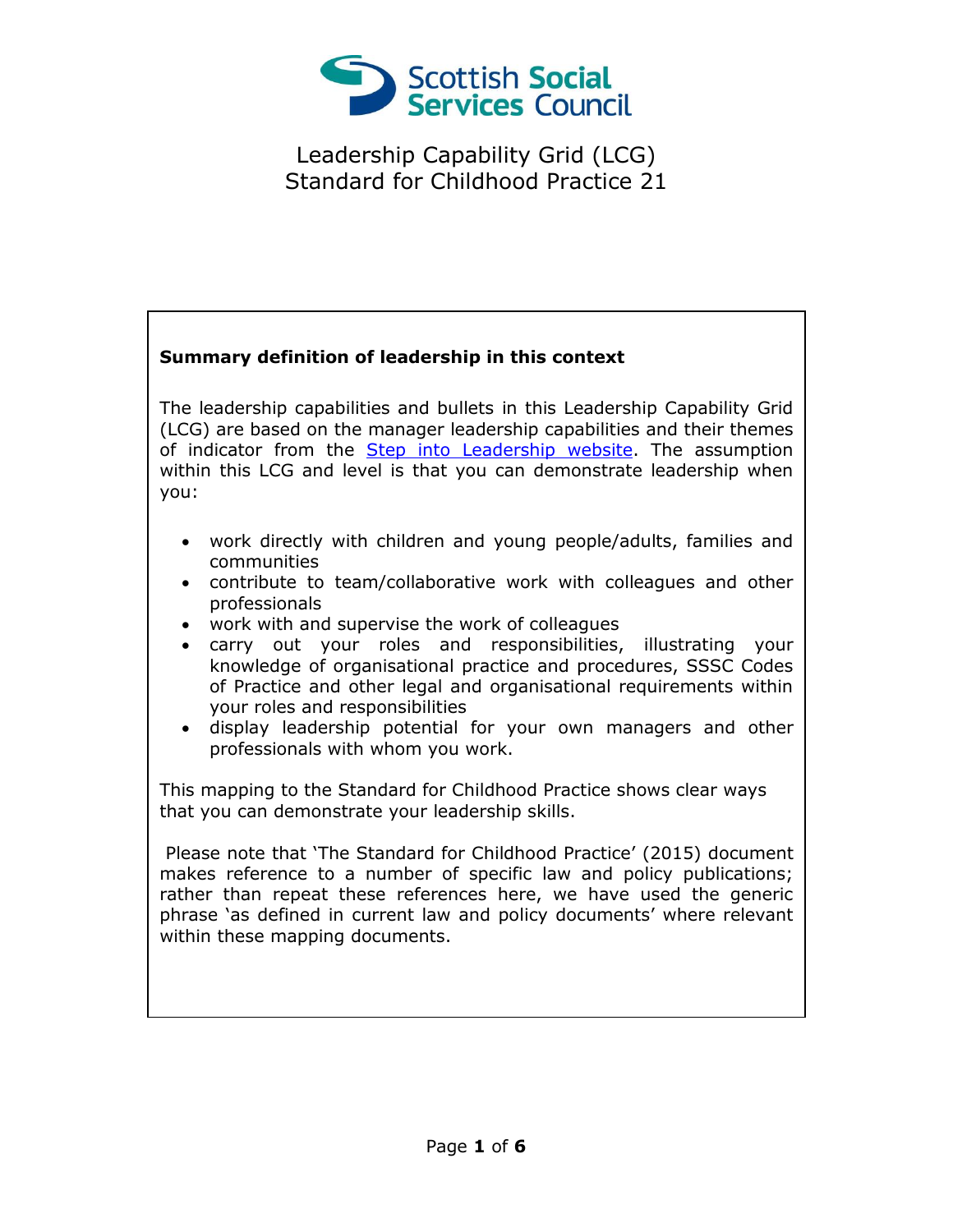

٦

| Leadership<br>capabilities | When leading and supporting collaboration with other<br>agencies and other children's services to build capacity and<br>develop services you can demonstrate leadership capabilities<br>by:                                                                                                                                                                                                                                                                                                                                                                                                                                                                                                                                                                                                                                                                                                                                                                                                                                                                                                                                                                                                                                                                                                                                                                                                                                                                                                                                                                                                                                                                                                                                                                                                                                                                                                                                                                                                                                                                                                                                                                                                                                                                                                                                                                                                                                                    |
|----------------------------|------------------------------------------------------------------------------------------------------------------------------------------------------------------------------------------------------------------------------------------------------------------------------------------------------------------------------------------------------------------------------------------------------------------------------------------------------------------------------------------------------------------------------------------------------------------------------------------------------------------------------------------------------------------------------------------------------------------------------------------------------------------------------------------------------------------------------------------------------------------------------------------------------------------------------------------------------------------------------------------------------------------------------------------------------------------------------------------------------------------------------------------------------------------------------------------------------------------------------------------------------------------------------------------------------------------------------------------------------------------------------------------------------------------------------------------------------------------------------------------------------------------------------------------------------------------------------------------------------------------------------------------------------------------------------------------------------------------------------------------------------------------------------------------------------------------------------------------------------------------------------------------------------------------------------------------------------------------------------------------------------------------------------------------------------------------------------------------------------------------------------------------------------------------------------------------------------------------------------------------------------------------------------------------------------------------------------------------------------------------------------------------------------------------------------------------------|
| <b>Vision</b>              | Providing a vision for those with whom you work and your<br>organisation when you:<br>See how best to make a difference when:<br>enabling workers in the service to understand how their service fits<br>$\bullet$<br>within the wider context of children's services (21.1)<br>proactively developing or contributing to integrated working and<br>$\bullet$<br>inter-professional collaborative practice with other professional<br>workers and with agencies, networks and organisations in order to<br>strengthen support for children and young people and families and<br>improve coordination across services (21.2)<br>actively participating in and contributing to joint service planning with<br>$\bullet$<br>other agencies to build the capacity of services and develop them for<br>the future $(21.3)$<br>Communicate and promote ownership of the vision when:<br>enabling workers in the service to understand how their service fits<br>$\bullet$<br>within the wider context of children's services (21.1)<br>proactively developing or contributing to integrated working and<br>$\bullet$<br>inter-professional collaborative practice with other professional<br>workers and with agencies, networks and organisations in order to<br>strengthen support for children and young people and families and<br>improve coordination across services (21.2)<br>actively participating in and contributing to joint service planning with<br>other agencies to build the capacity of services and develop them for<br>the future $(21.3)$<br>Promote a public service ethos when:<br>enabling workers in the service to understand how their service fits<br>within the wider context of children's services (21.1)<br>proactively developing or contributing to integrated working and<br>inter-professional collaborative practice with other professional<br>workers and with agencies, networks and organisations in order to<br>strengthen support for children and young people and families and<br>improve coordination across services (21.2)<br>actively participating in and contributing to joint service planning with<br>$\bullet$<br>other agencies to build the capacity of services and develop them for<br>the future $(21.3)$<br>Think and plan strategically when:<br>proactively developing or contributing to integrated working and<br>inter-professional collaborative practice with other professional |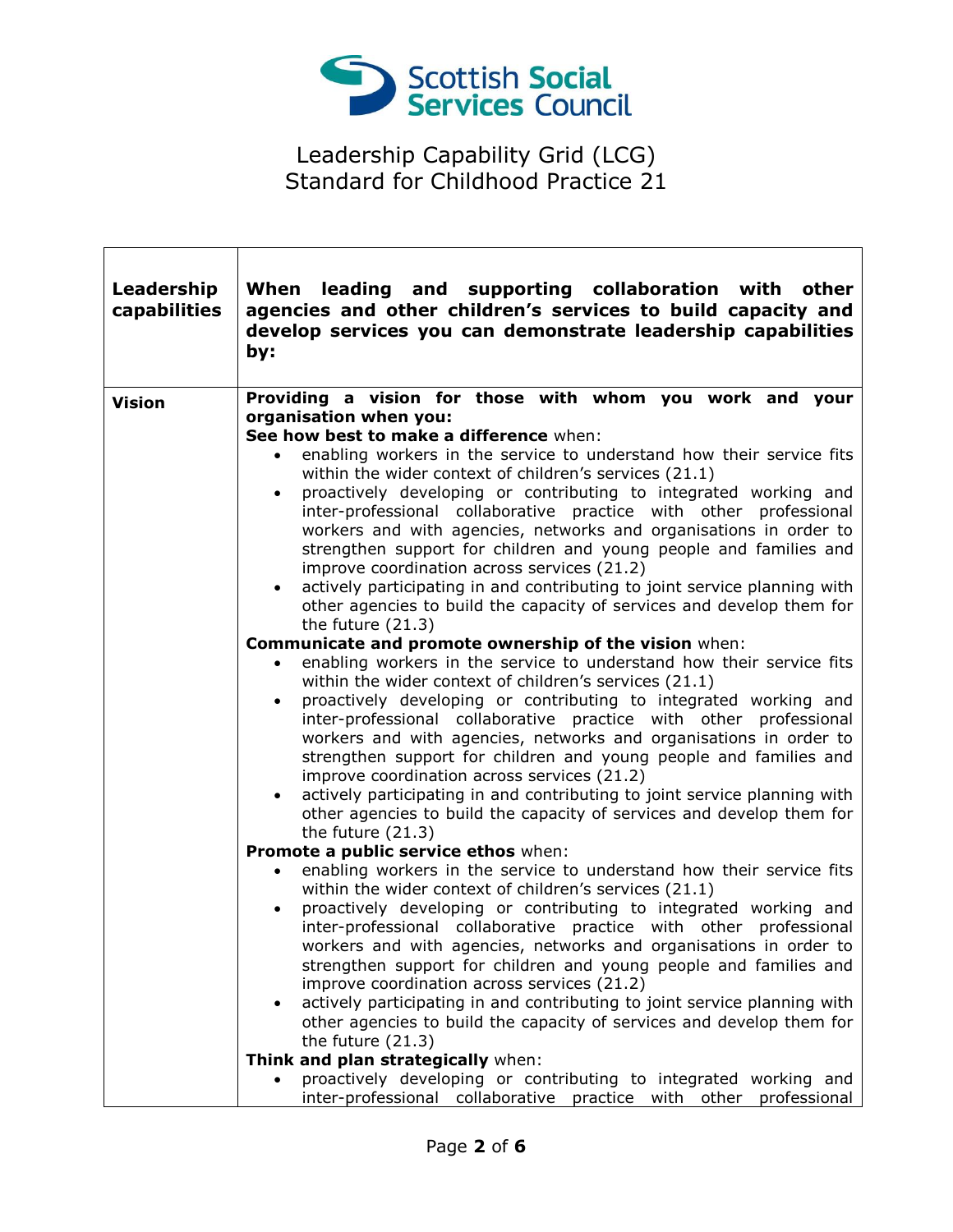

|                         | workers and with agencies, networks and organisations in order to<br>strengthen support for children and young people and families and<br>improve coordination across services (21.2)<br>actively participating in and contributing to joint service planning with<br>$\bullet$<br>other agencies to build the capacity of services and develop them for<br>the future $(21.3)$                                                                                                                                                                                                                                                                                                                                                                                                                                                                                                                                                                                                                                                                                                                                                                                                                                                                                                                                                                                                                                                                                                                                                 |
|-------------------------|---------------------------------------------------------------------------------------------------------------------------------------------------------------------------------------------------------------------------------------------------------------------------------------------------------------------------------------------------------------------------------------------------------------------------------------------------------------------------------------------------------------------------------------------------------------------------------------------------------------------------------------------------------------------------------------------------------------------------------------------------------------------------------------------------------------------------------------------------------------------------------------------------------------------------------------------------------------------------------------------------------------------------------------------------------------------------------------------------------------------------------------------------------------------------------------------------------------------------------------------------------------------------------------------------------------------------------------------------------------------------------------------------------------------------------------------------------------------------------------------------------------------------------|
| Self-                   | Displaying self leadership when you:                                                                                                                                                                                                                                                                                                                                                                                                                                                                                                                                                                                                                                                                                                                                                                                                                                                                                                                                                                                                                                                                                                                                                                                                                                                                                                                                                                                                                                                                                            |
| leadership              | Demonstrate and adapt leadership when:                                                                                                                                                                                                                                                                                                                                                                                                                                                                                                                                                                                                                                                                                                                                                                                                                                                                                                                                                                                                                                                                                                                                                                                                                                                                                                                                                                                                                                                                                          |
|                         | proactively developing or contributing to integrated working and<br>inter-professional collaborative practice with other professional<br>workers and with agencies, networks and organisations in order to<br>strengthen support for children and young people and families and<br>improve coordination across services (21.2)<br>actively participating in and contributing to joint service planning with<br>$\bullet$<br>other agencies to build the capacity of services and develop them for<br>the future $(21.3)$<br>contributing to, and where appropriate leading, the work of a multi-<br>$\bullet$<br>professional team and coordinating and implementing agreed<br>programmes and interventions on a day to day basis (21.4)<br>Enable intelligent risk-taking when:<br>proactively developing or contributing to integrated working and<br>inter-professional collaborative practice with other professional<br>workers and with agencies, networks and organisations in order to<br>strengthen support for children and young people and families and<br>improve coordination across services (21.2)<br>actively participating in and contributing to joint service planning with<br>$\bullet$<br>other agencies to build the capacity of services and develop them for<br>the future $(21.3)$<br>contributing to, and where appropriate leading, the work of a multi-<br>$\bullet$<br>professional team and coordinating and implementing<br>agreed<br>programmes and interventions on a day to day basis (21.4) |
|                         |                                                                                                                                                                                                                                                                                                                                                                                                                                                                                                                                                                                                                                                                                                                                                                                                                                                                                                                                                                                                                                                                                                                                                                                                                                                                                                                                                                                                                                                                                                                                 |
| <b>Motivating</b>       | Motivating and inspiring others when you:<br>Inspire people by personal example when:                                                                                                                                                                                                                                                                                                                                                                                                                                                                                                                                                                                                                                                                                                                                                                                                                                                                                                                                                                                                                                                                                                                                                                                                                                                                                                                                                                                                                                           |
| and inspiring<br>others | proactively developing or contributing to integrated working and<br>$\bullet$                                                                                                                                                                                                                                                                                                                                                                                                                                                                                                                                                                                                                                                                                                                                                                                                                                                                                                                                                                                                                                                                                                                                                                                                                                                                                                                                                                                                                                                   |
|                         | inter-professional collaborative practice with other professional                                                                                                                                                                                                                                                                                                                                                                                                                                                                                                                                                                                                                                                                                                                                                                                                                                                                                                                                                                                                                                                                                                                                                                                                                                                                                                                                                                                                                                                               |
|                         | workers and with agencies, networks and organisations in order to                                                                                                                                                                                                                                                                                                                                                                                                                                                                                                                                                                                                                                                                                                                                                                                                                                                                                                                                                                                                                                                                                                                                                                                                                                                                                                                                                                                                                                                               |
|                         | strengthen support for children and young people and families and<br>improve coordination across services (21.2)                                                                                                                                                                                                                                                                                                                                                                                                                                                                                                                                                                                                                                                                                                                                                                                                                                                                                                                                                                                                                                                                                                                                                                                                                                                                                                                                                                                                                |
|                         | actively participating in and contributing to joint service planning with                                                                                                                                                                                                                                                                                                                                                                                                                                                                                                                                                                                                                                                                                                                                                                                                                                                                                                                                                                                                                                                                                                                                                                                                                                                                                                                                                                                                                                                       |
|                         | other agencies to build the capacity of services and develop them for                                                                                                                                                                                                                                                                                                                                                                                                                                                                                                                                                                                                                                                                                                                                                                                                                                                                                                                                                                                                                                                                                                                                                                                                                                                                                                                                                                                                                                                           |
|                         | the future $(21.3)$<br>Recognise and value the contribution of others when:                                                                                                                                                                                                                                                                                                                                                                                                                                                                                                                                                                                                                                                                                                                                                                                                                                                                                                                                                                                                                                                                                                                                                                                                                                                                                                                                                                                                                                                     |
|                         | proactively developing or contributing to integrated working and                                                                                                                                                                                                                                                                                                                                                                                                                                                                                                                                                                                                                                                                                                                                                                                                                                                                                                                                                                                                                                                                                                                                                                                                                                                                                                                                                                                                                                                                |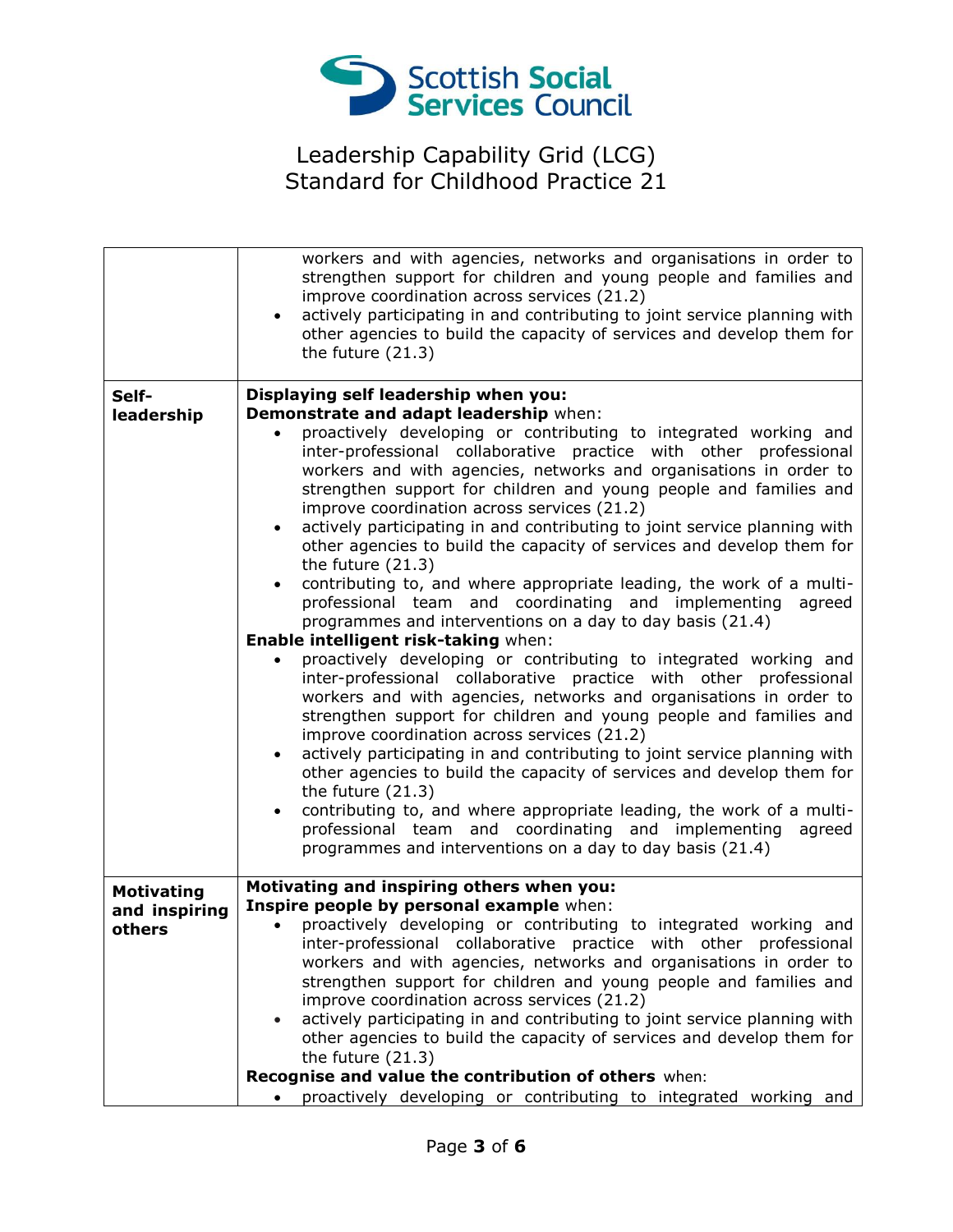

|                             | inter-professional collaborative practice with other professional<br>workers and with agencies, networks and organisations in order to<br>strengthen support for children and young people and families and<br>improve coordination across services (21.2)<br>actively participating in and contributing to joint service planning with<br>other agencies to build the capacity of services and develop them for<br>the future $(21.3)$<br>contributing to, and where appropriate leading, the work of a multi-<br>professional team and coordinating and implementing agreed<br>programmes and interventions on a day to day basis (21.4)<br>Drive the creation of a learning and performance culture when:<br>proactively developing or contributing to integrated working and<br>inter-professional collaborative practice with other professional<br>workers and with agencies, networks and organisations in order to<br>strengthen support for children and young people and families and<br>improve coordination across services (21.2) |
|-----------------------------|------------------------------------------------------------------------------------------------------------------------------------------------------------------------------------------------------------------------------------------------------------------------------------------------------------------------------------------------------------------------------------------------------------------------------------------------------------------------------------------------------------------------------------------------------------------------------------------------------------------------------------------------------------------------------------------------------------------------------------------------------------------------------------------------------------------------------------------------------------------------------------------------------------------------------------------------------------------------------------------------------------------------------------------------|
| <b>Empowering</b><br>people | <b>Empowering people when you:</b><br>Enable leadership at all levels when:<br>proactively developing or contributing to integrated working and<br>inter-professional collaborative practice with other professional<br>workers and with agencies, networks and organisations in order to<br>strengthen support for children and young people and families and<br>improve coordination across services (21.2)<br>Drive a knowledge management culture when:<br>proactively developing or contributing to integrated working and<br>inter-professional collaborative practice with other professional<br>workers and with agencies, networks and organisations in order to<br>strengthen support for children and young people and families and<br>improve coordination across services (21.2)<br>contributing to, and where appropriate leading, the work of a multi-<br>professional team and coordinating and implementing agreed<br>programmes and interventions on a day to day basis (21.4)                                               |
|                             | Promote professional autonomy when:                                                                                                                                                                                                                                                                                                                                                                                                                                                                                                                                                                                                                                                                                                                                                                                                                                                                                                                                                                                                            |
|                             | proactively developing or contributing to integrated working and<br>inter-professional collaborative practice with other professional<br>workers and with agencies, networks and organisations in order to<br>strengthen support for children and young people and families and<br>improve coordination across services (21.2)<br>actively participating in and contributing to joint service planning with<br>$\bullet$<br>other agencies to build the capacity of services and develop them for<br>the future $(21.3)$<br>contributing to, and where appropriate leading, the work of a multi-<br>professional team and coordinating and implementing<br>agreed<br>programmes and interventions on a day to day basis (21.4)                                                                                                                                                                                                                                                                                                                 |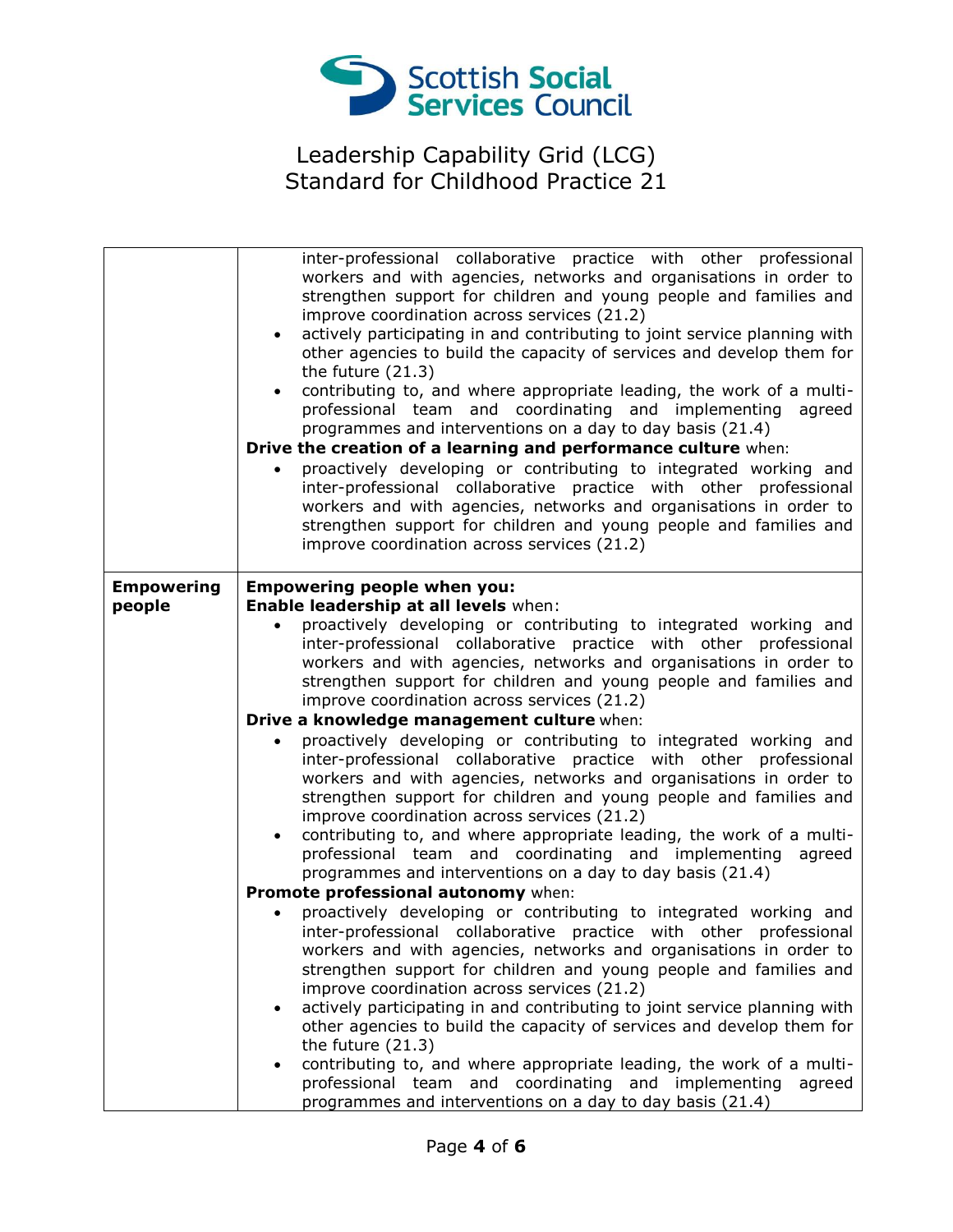

|                      | Involve people in development and improvement when:                                                                                                                                                                                                                                                                                                                                                                                                                                                                                                                                                                                                                                                                         |
|----------------------|-----------------------------------------------------------------------------------------------------------------------------------------------------------------------------------------------------------------------------------------------------------------------------------------------------------------------------------------------------------------------------------------------------------------------------------------------------------------------------------------------------------------------------------------------------------------------------------------------------------------------------------------------------------------------------------------------------------------------------|
|                      | proactively developing or contributing to integrated working and<br>inter-professional collaborative practice with other professional<br>workers and with agencies, networks and organisations in order to<br>strengthen support for children and young people and families and<br>improve coordination across services (21.2)<br>actively participating in and contributing to joint service planning with<br>other agencies to build the capacity of services and develop them for<br>the future $(21.3)$<br>contributing to, and where appropriate leading, the work of a multi-<br>$\bullet$<br>professional team and coordinating and implementing agreed<br>programmes and interventions on a day to day basis (21.4) |
| <b>Collaborating</b> | Collaborating and influencing when you:                                                                                                                                                                                                                                                                                                                                                                                                                                                                                                                                                                                                                                                                                     |
| and                  | Lead partnership working when:                                                                                                                                                                                                                                                                                                                                                                                                                                                                                                                                                                                                                                                                                              |
| influencing          | proactively developing or contributing to integrated working and<br>$\bullet$<br>inter-professional collaborative practice with other professional<br>workers and with agencies, networks and organisations in order to<br>strengthen support for children and young people and families and<br>improve coordination across services (21.2)<br>actively participating in and contributing to joint service planning with<br>$\bullet$<br>other agencies to build the capacity of services and develop them for<br>the future $(21.3)$                                                                                                                                                                                       |
|                      | contributing to, and where appropriate leading, the work of a multi-<br>professional team and coordinating and implementing agreed<br>programmes and interventions on a day to day basis (21.4)<br>Influence people when:                                                                                                                                                                                                                                                                                                                                                                                                                                                                                                   |
|                      | enabling workers in the service to understand how their service fits                                                                                                                                                                                                                                                                                                                                                                                                                                                                                                                                                                                                                                                        |
|                      | within the wider context of children's services (21.1)                                                                                                                                                                                                                                                                                                                                                                                                                                                                                                                                                                                                                                                                      |
|                      | proactively developing or contributing to integrated working and<br>$\bullet$<br>inter-professional collaborative practice with other professional<br>workers and with agencies, networks and organisations in order to<br>strengthen support for children and young people and families and<br>improve coordination across services (21.2)<br>actively participating in and contributing to joint service planning with<br>$\bullet$<br>other agencies to build the capacity of services and develop them for<br>the future $(21.3)$                                                                                                                                                                                       |
|                      | contributing to, and where appropriate leading, the work of a multi-<br>professional team and coordinating and implementing agreed<br>programmes and interventions on a day to day basis (21.4)<br>Understand and value the perspective of others when:                                                                                                                                                                                                                                                                                                                                                                                                                                                                     |
|                      | proactively developing or contributing to integrated working and                                                                                                                                                                                                                                                                                                                                                                                                                                                                                                                                                                                                                                                            |
|                      | inter-professional collaborative practice with other professional<br>workers and with agencies, networks and organisations in order to<br>strengthen support for children and young people and families and                                                                                                                                                                                                                                                                                                                                                                                                                                                                                                                 |